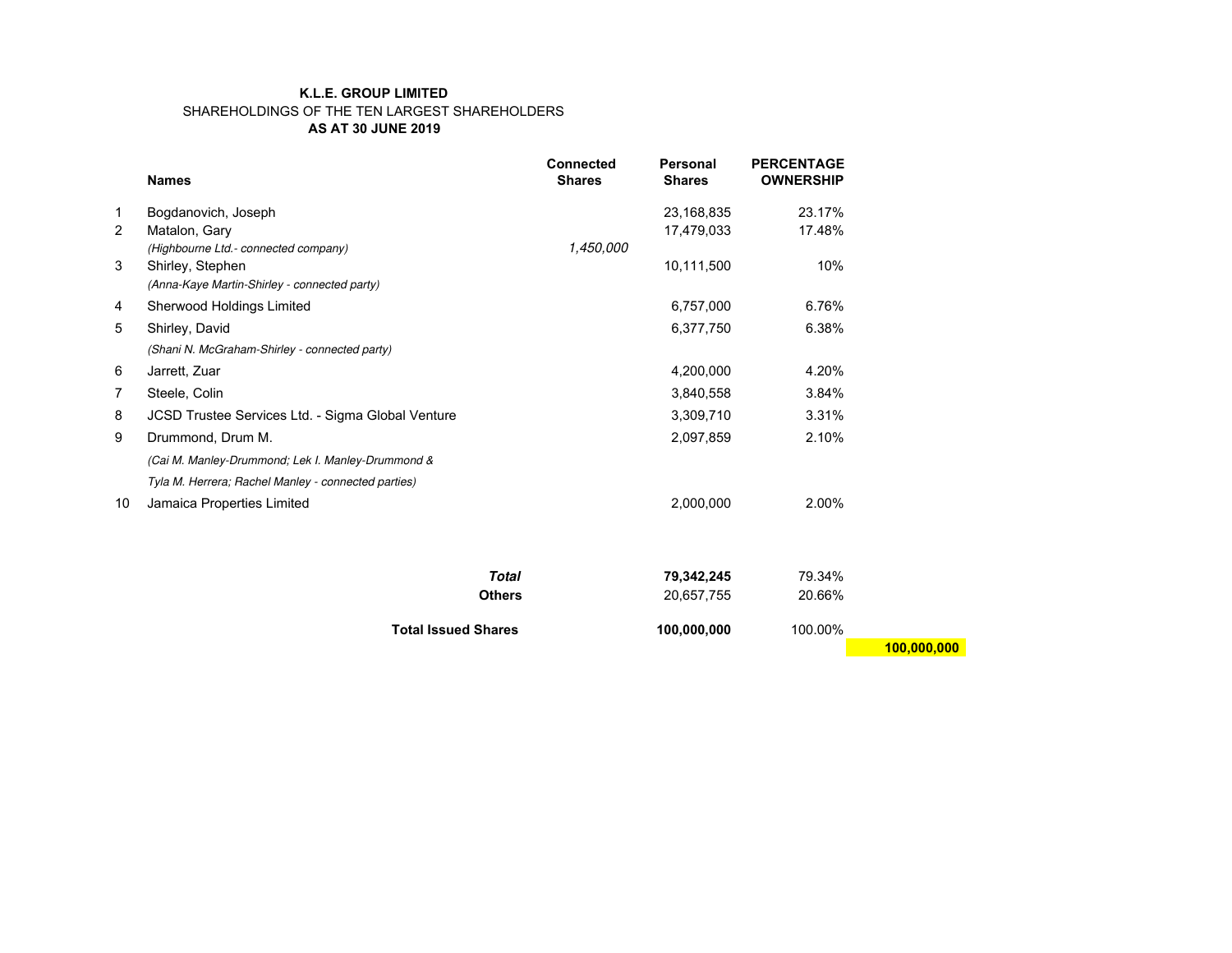#### **AS AT 30 JUNE 2019 K.L.E. GROUP LIMITED** SHAREHOLDINGS OF DIRECTORS

|   | <b>Names</b>                                                | <b>Connected</b><br><b>Shares</b> | <b>Personal</b><br><b>Shares</b> |
|---|-------------------------------------------------------------|-----------------------------------|----------------------------------|
| 1 | Gary Matalon<br>(Highbourne Ltd.- connected company)        | 1,450,000                         | 17,479,033                       |
| 2 | David Shirley<br>(Shani McGraham-Shirley - connected party) |                                   | 6,377,750                        |
| 3 | Joseph Bogdanovich                                          |                                   | 23,168,835                       |
| 4 | <b>Zuar Jarrett</b>                                         |                                   | 4,200,000                        |
| 5 | Stephen Shirley                                             |                                   | 10,111,500                       |
| 6 | Norman Peart                                                |                                   | Nil                              |
| 7 | <b>Marlon Hill</b>                                          |                                   | Nil                              |
| 8 | <b>Christopher Dehring</b>                                  |                                   | Nil                              |